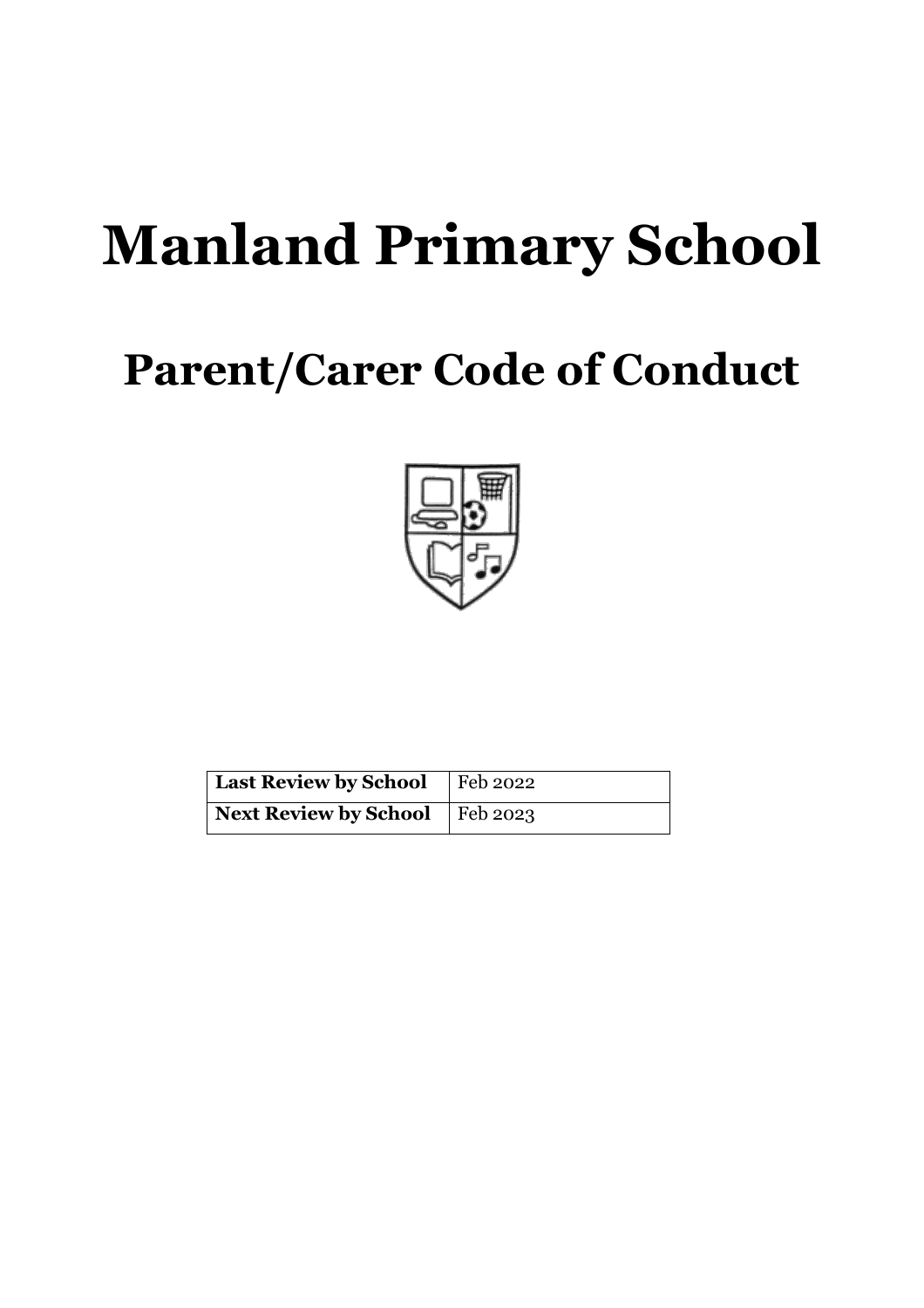#### **Contents**

- [1. Purpose and scope](#page-1-0)
- [2. Our expectations of parents/carers](#page-1-1)
- [3. Behaviour that will not be tolerated](#page-1-2)
- [4. Breaching the code of conduct](#page-2-0)

#### <span id="page-1-0"></span>**1. Purpose and scope**

At Manland Primary School, we believe it's important to:

- Work in partnership with parents/carers to support their child's learning
- Create a safe, respectful and inclusive environment for pupils, staff and parents/carers
- Model appropriate behaviour for our pupils at all times

To help us do this, we set clear expectations and guidelines on behaviour for all members of our community. This includes staff (through the staff code of conduct) and pupils (through our behaviour policy).

This code of conduct aims to help the school work together with parents/carers by setting guidelines on appropriate behaviour.

We use the term 'parents/carers' to refer to:

- Anyone with parental responsibility for a pupil
- Anyone caring for a child (such as grandparents or child-minders)

#### <span id="page-1-1"></span>**2. Our expectations of parents/carers**

We expect parents/carers and other visitors to:

- Respect the ethos, vision and values of our school
- Work together with staff in the best interests of our pupils
- $\sum$  Treat all members of the school community with respect setting a good example with speech and behaviour
- Seek a peaceful solution to all issues
- Correct their own child's behaviour (or those in their care), particularly in public, where it could lead to conflict, aggression or unsafe conduct
- Approach the right member of school staff to help resolve any issues of concern

### <span id="page-1-2"></span>**3. Behaviour that will not be tolerated**

- Disrupting, or threatening to disrupt, school operations
- Swearing, or using offensive language
- Displaying aggression or passive aggressiveness, towards members of staff, pupils or anyone on the school site
- Threatening another member of the school community
- Sending abusive messages to another member of the school community, including via text, email or social media